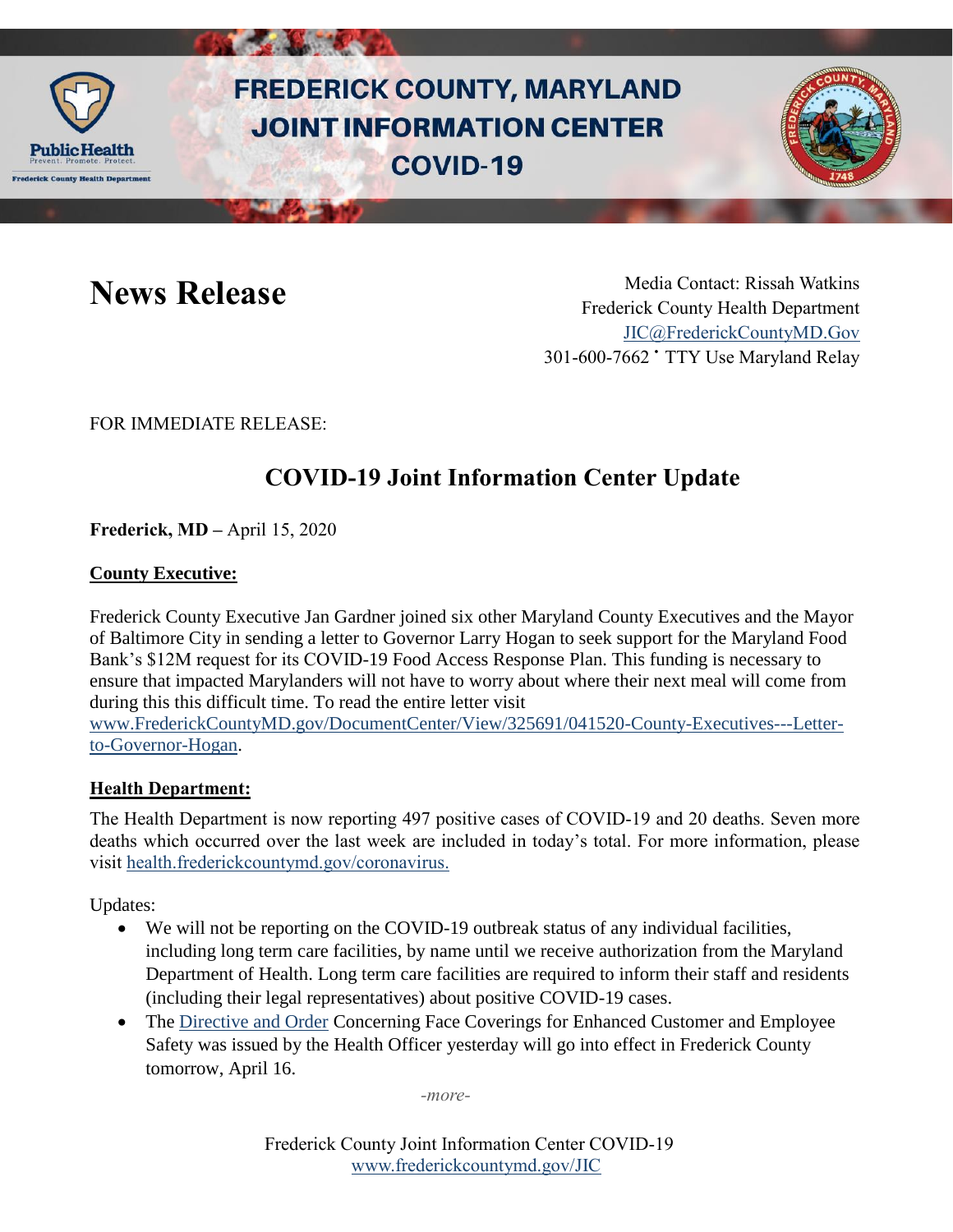

#### **Page 2/JIC**

We've compiled a list of [Frequently Asked Questions](https://health.frederickcountymd.gov/DocumentCenter/View/5859/41520-Face-Covering-Order-FAQs) and here are some highlights:

Q. What if I don't have a face covering?

A. CDC has some tips on how to make a cloth face covering at home, both sew and no-sew options. You can make a face covering out of a t-shirt or bandana. <https://www.cdc.gov/coronavirus/2019-ncov/prevent-getting-sick/diy-cloth-face-coverings.html>

Q. What businesses does this apply to?

A. This order applies to any business that is selling something to the public face-to-face. This includes restaurants and take-out or curbside pick-up.

Q. Is there a guide for businesses establishing capacity per square foot that they can use and will be used for determining compliance?

A. Essential retail businesses have the leeway to determine what works best for their space. The conditions that contribute to the potential spread of the virus are space and closeness of people to each other regardless of the larger building square footage and it also depends upon air flow. Employers should set capacity limits lower that allow for employees and customers to continually observe social distancing of 6 feet as much as possible.

Q. What if people do not follow this? What should people do to report it?

A. Complaints about businesses not complying can be emailed to:

bbrookmyer@frederickcountymd.gov with the subject COMPLAINT and [name of business], and then describe the issue in the body of the email.

Complaints about public: There are many reasons why people may not be able to wear a face covering and not all medical reasons for not wearing a face covering are visible. During this stressful time, we want to encourage our community to be kind to one another and avoid language or behavior that may stigmatize someone. Wearing face coverings is a way we can help to reduce the risk for our essential workers, so we hope our community will help protect others.

#### **Child Advocacy Center:**

The Director of the Child Advocacy Center recently did an interview where she discussed the increased opportunity that potential child abuse cases may go unreported. The full interview is available at [https://www.localdvm.com/news/child-abuse-advocates-warn-of-possible-increase-in](https://www.localdvm.com/news/child-abuse-advocates-warn-of-possible-increase-in-cases-amid-coronavirus-outbreak/)[cases-amid-coronavirus-outbreak/.](https://www.localdvm.com/news/child-abuse-advocates-warn-of-possible-increase-in-cases-amid-coronavirus-outbreak/)

To make a report of child maltreatment, contact Child Protective Services via a 24/7 hotline at 301- 600-2464 or contact local law enforcement.

For obtaining information or for questions/assistance in making a report, contact the [Child Advocacy](https://frederickcountymd.gov/481/Child-Advocacy-Center-CAC)  [Center,](https://frederickcountymd.gov/481/Child-Advocacy-Center-CAC) at 301-600-1758, Monday through Friday 8am-4pm.

*-more-*

Frederick County Joint Information Center COVID-19 [www.frederickcountymd.gov/JIC](https://frederickcountymd.gov/JIC)